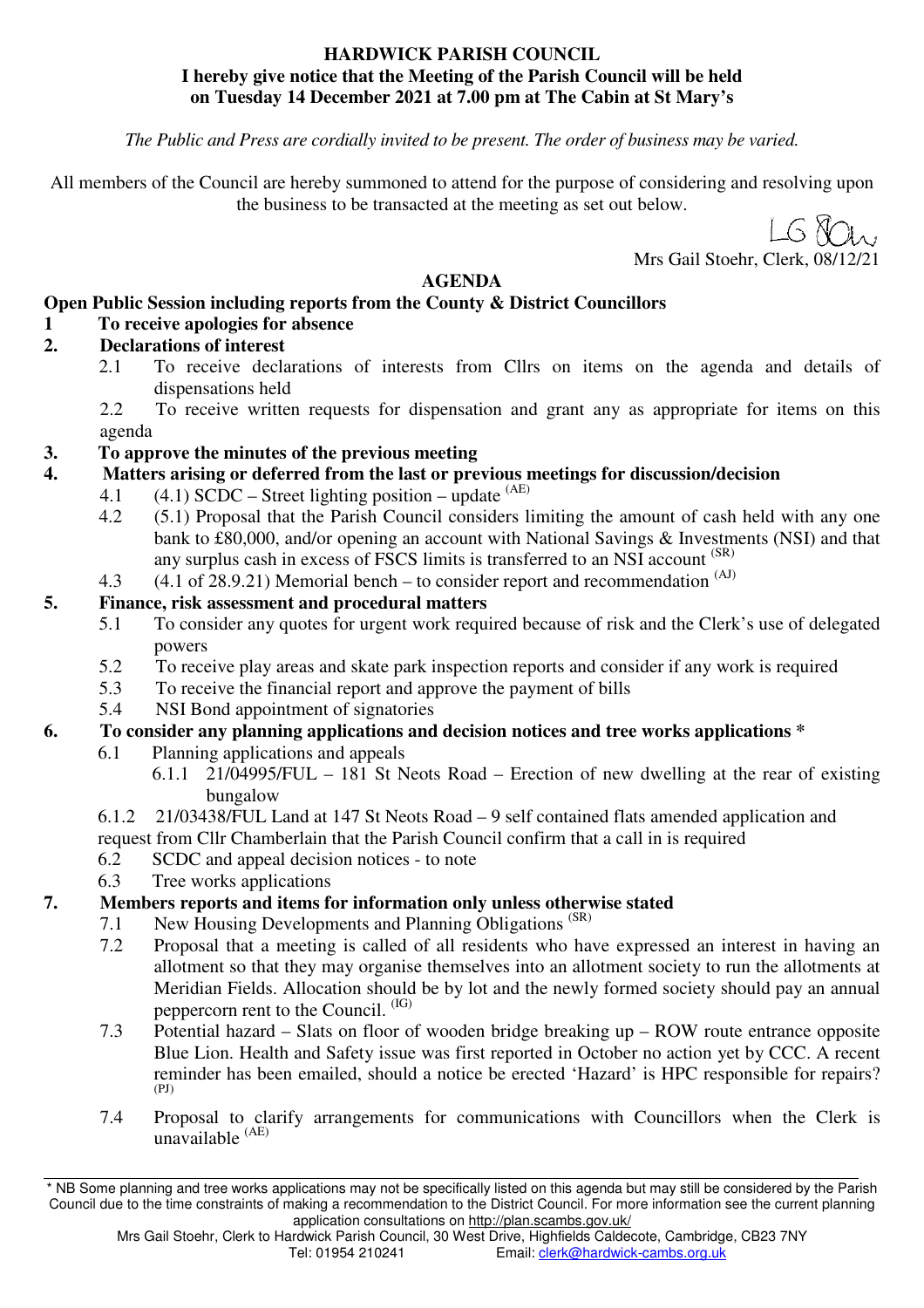- 7.5 Highways and Road Safety Report <sup>(AE)</sup>
- 7.6 Following the presentation on Active Travel on St Neots Road, to ensure the Parish Council is better informed on the scheme proposed and how it integrates with other schemes for this stretch of road. (AE)
- 7.7 Update on Active Travel Plans and ownership follow up to Parish Zoom Meeting on 6 December and County Transport and Highways Committee meeting on 7 December (AE)
- 7.8 Update on GCP C2C progress including "Proposal to seek views of businesses and residents regarding removal of lay-bys from St Neots Road west of Cambridge Road" (AE)
- **8. To consider any correspondence/communications received requiring formal noting by or a decision of the Council** 
	- 8.1 CCC application for proposed disabled persons' parking bay at Bramley Way
- **9. Closure of meeting**

\* NB Some planning and tree works applications may not be specifically listed on this agenda but may still be considered by the Parish Council due to the time constraints of making a recommendation to the District Council. For more information see the current planning application consultations on http://plan.scambs.gov.uk/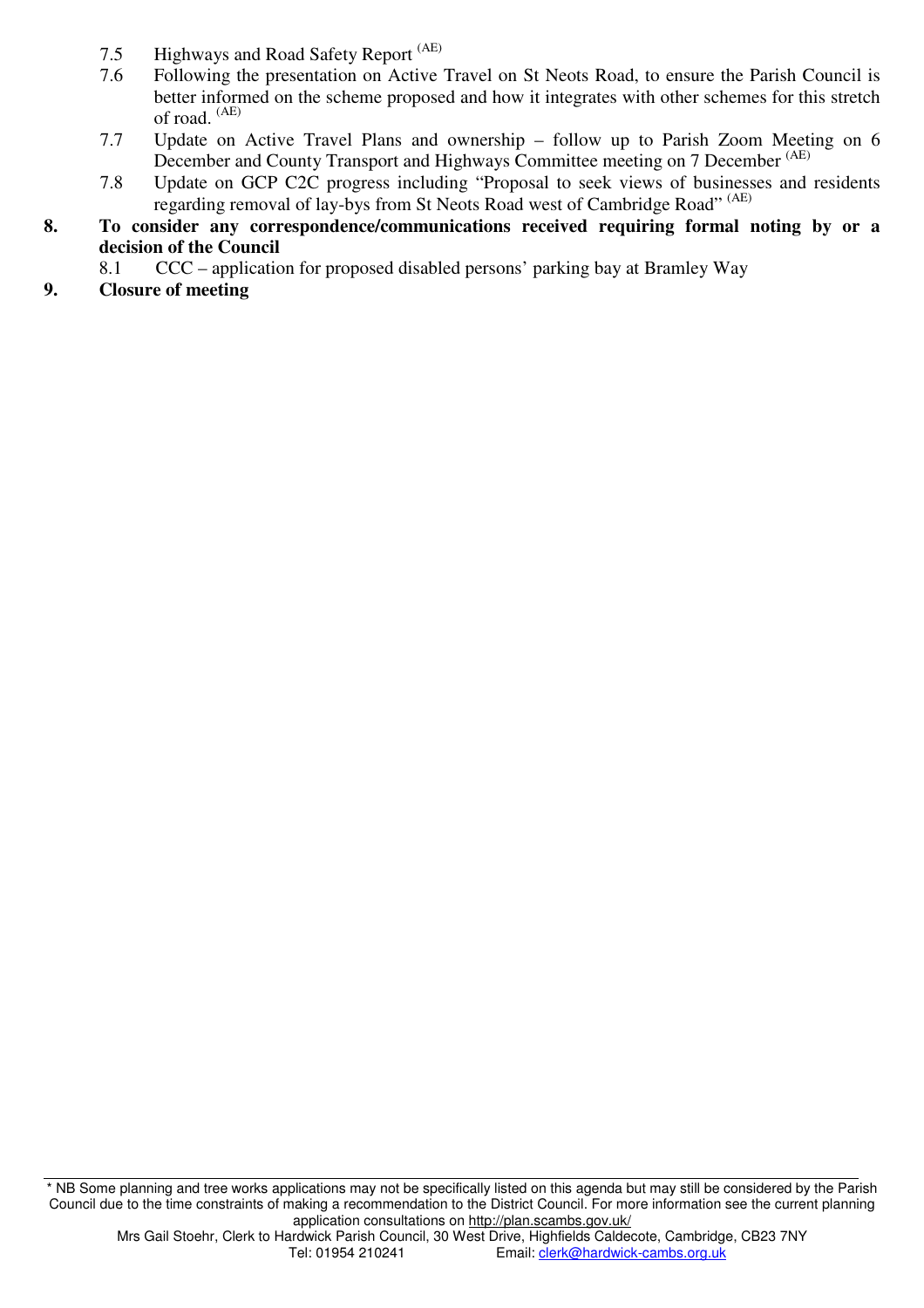#### **CLERK REPORT TO HARDWICK PARISH COUNCIL MEETING ON 14 DECEMBER 2021**

## **Open Public Session including reports from the County & District Councillors**

- 1. To receive apologies for absence will be reported to the meeting.
- 2. Declarations of interests members should declare their interests state why they have an interest, the type of interest held and if they have a dispensation state this and the extent of their dispensation i.e. to either speak or speak and vote. If members have a pecuniary interest, having declared an interest they must not take part in the agenda item unless they have been granted a dispensation to do so.
- 3. To approve the minutes of the meeting on 23 November attached
- 4. Matters arising or deferred from the last or a previous meeting for discussion/decision
- 4.1 (4.1) SCDC street lighting from new development update  $(AE)$

4.2 (5.1) Proposal that the Parish Council considers limiting the amount of cash held with any one bank to £80,000, and/or opening an account with National Savings & Investments (NSI) and that any surplus cash in excess of FSCS limits is transferred to an NSI account Cllr Rose's report has been circulated.. The RFO has checked the operation of an Income Bond account with NSI and on receipt of instruction from two signatories funds would be transferred to the Council's current (Unity Trust) account the following working day. The current account has a daily limit of £150k.

4.3 (4.1 of 28.9.21) Memorial bench – to consider report and recommendation<sup>(AJ)</sup> Attached.

Other for info only

(5.1 of 26.10.21) Lighting on St Mary's access road - to consider responses from the consultation Three responses have been received, all of which are positive:

1) We are wholeheartedly in favour of the proposal for the following reasons:

The footpath which runs parallel to the hedge on the northern boundary of the churchyard is narrow, at some points there is a noticeable drop on the road side which can be dangerous after dark.

The road leading up to the car park is still pitted and uneven and although the pot holes have recently been filled, they will almost certainly deteriorate fairly quickly. There has been and there is likely to be in the future, a significant danger in using the road on foot at night time.

The ditch on the side of the road is six to eight feet deep and is within about four feet of the road at its closest point. We note that there is no protection from falling into the ditch. The ditch itself has recently been cleared making the drop more obvious.

Whilst there is no current problem with teenagers using the area, that has not always been the case. From time to time they congregate in the area of the swings. Ninety five per cent of the time they are law abiding and reasonably responsible, just occasionally one might have wished for some lighting as a deterrent to anti social behaviour.

The road and the footpath are now being used considerably more than in the past by people coming to the Cabin.

As frequent users on foot and by bicycle of both the road and the footpath we would obviously stand to benefit from new lighting but other beneficiaries would include allotmenteers going home, sometimes in the twilight, some of whom come on foot and others on bikes. There is evidence that some of the Cabin users come on foot for evening meetings and others by bike. Users of the playground are unlikely to be affected by this though as a separate matter, councillors should be aware of the danger to toddlers which the drop into the ditch represents."

2) "In the winter months access to the Rectory and Cabin is difficult, indeed dangerous, for pedestrians and cyclists, and so people are much more likely to travel by car. Since we would like to reduce the use of cars within the village, having a safer and better lit option would be very beneficial"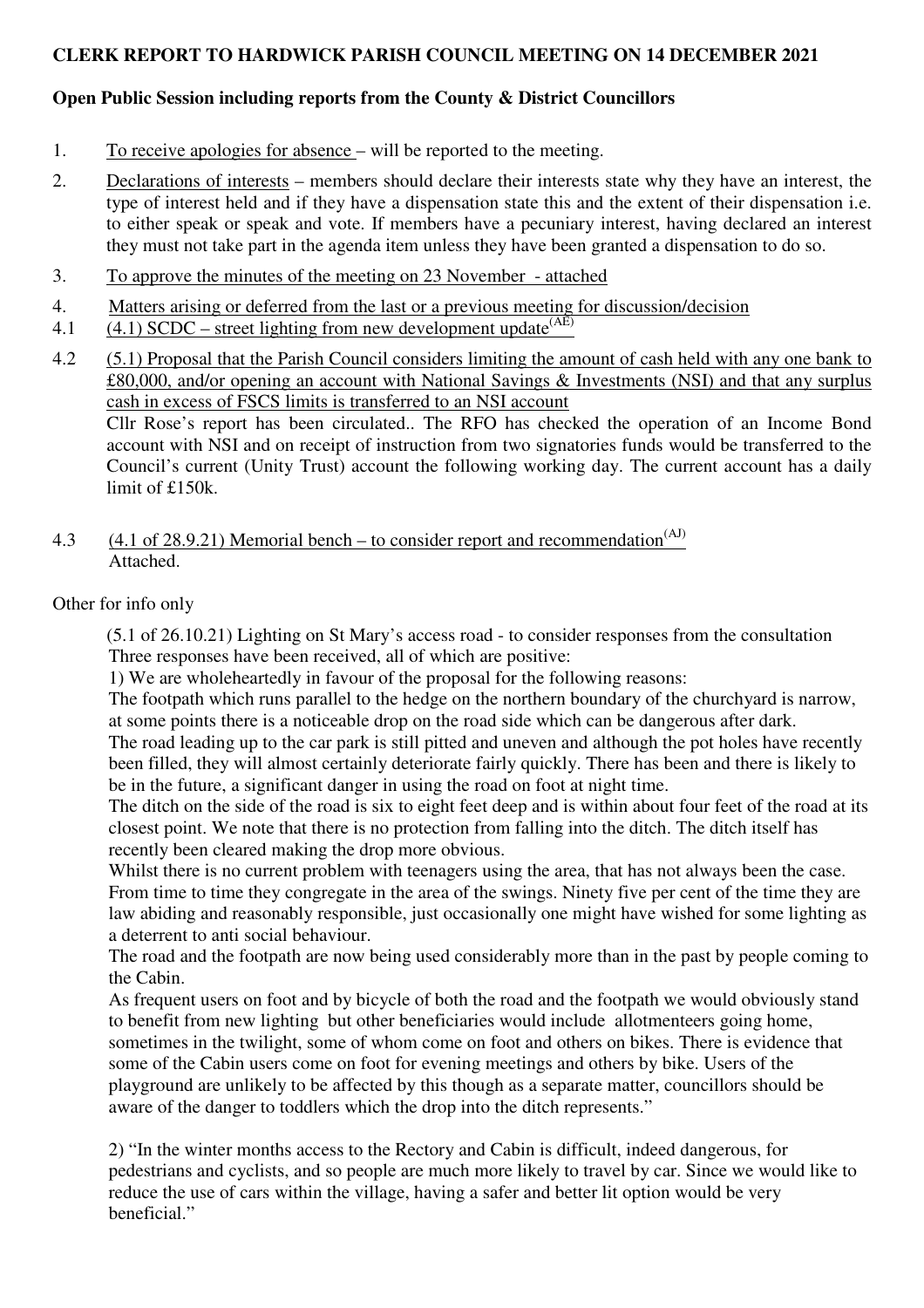3) "In principle we have no strong views either way but if the scheme does go ahead we would like to see a draft location plan as soon as this is available."

Given that 3 of the 5 views sought have been in favour of the proposal, quotations have been requested and will be tabled for a future meeting when received.

- 5. Finance and risk assessment and procedural matters The accounts of the post Covid village party have been received and circulated
- 5.1 To consider any quotes for urgent work required because of risk and Clerk's use of delegated powers The Clerk used delegated powers as follows: The Clerk and Cllr Rose used delegated powers to contract to accept Allen Pyke's fee proposal for £2307.30 for supporting reports required for the community centre planning application
- 5.2 To receive play areas and skate park inspection reports and to consider if any work is required<sup>(DW)</sup>
- 5.3 To receive the financial report and approve the payment of bills attached.
- 5.4 NSI Bond appointment of signatories The Council to appoint three signatories. The new mandate will be brought to the meeting for completion.
- 6.1 Planning applications and appeals NB Some planning applications may not be specifically listed on this agenda but may still be considered by the Parish Council due to the time constraints of making a recommendation to the

District Council. For more information see the current planning application consultations and appeals on http://plan.scambs.gov.uk/swiftlg/apas/run/wchvarylogin.display

6.1.1 21/04995/FUL – 181 St Neots Road – Erection of new dwelling at the rear of existing bungalow

6.1.2 21/03438/FUL Land at 147 St Neots Road – 9 self contained flats amended and request from Cllr Chamberlain that the Parish Council confirm that a call in is required. Cllr Chamberlain reports "I have removed my request for call in on the 2 storey building (21/01345/FUL) and, for the moment, placed it on 21/03438/FUL but would request that the Parish Council confirm, following a forthcoming Parish Council meeting, that a call in is required on this application. If not, then I shall remove that request too and leave the planners to determine this application.

I am now very hopeful that approval for the 2 storey building will be given under delegated powers rapidly enabling that at last we may see the removal of the eyesore."

- 6.2 SCDC and appeal decision notices to note
- 6.2.1 21/04480/HFUL 293 St Neots Road Single storey rear extension, front porch, loft conversion with dormers – Permission granted.
- 6.2.2 21/03244/S73 Land south of 279 St Neots Road S73 to vary condition 1 (approved drawings) of 20/02728/REM (Approval of matters reserved for appearance, landscaping, layout and scale following outline planning permission S/3064/16/OL for 155 dwellings following demolition of 2 existing dwellings) to rotate plots 46 and 48 – Permission granted.
- 6.3 Tree works applications

Tree works applications may now be viewed on the SCDC Planning Portal. NB Some tree works applications may not be specifically listed on this agenda but may still be considered by the Parish Council due to the time constraints of making a recommendation to the District Council. For more information see the current tree works application consultations on http://plan.scambs.gov.uk/swiftlg/apas/run/wchvarylogin.display

None at the time of writing.

7. Members' reports and items for information only unless otherwise stated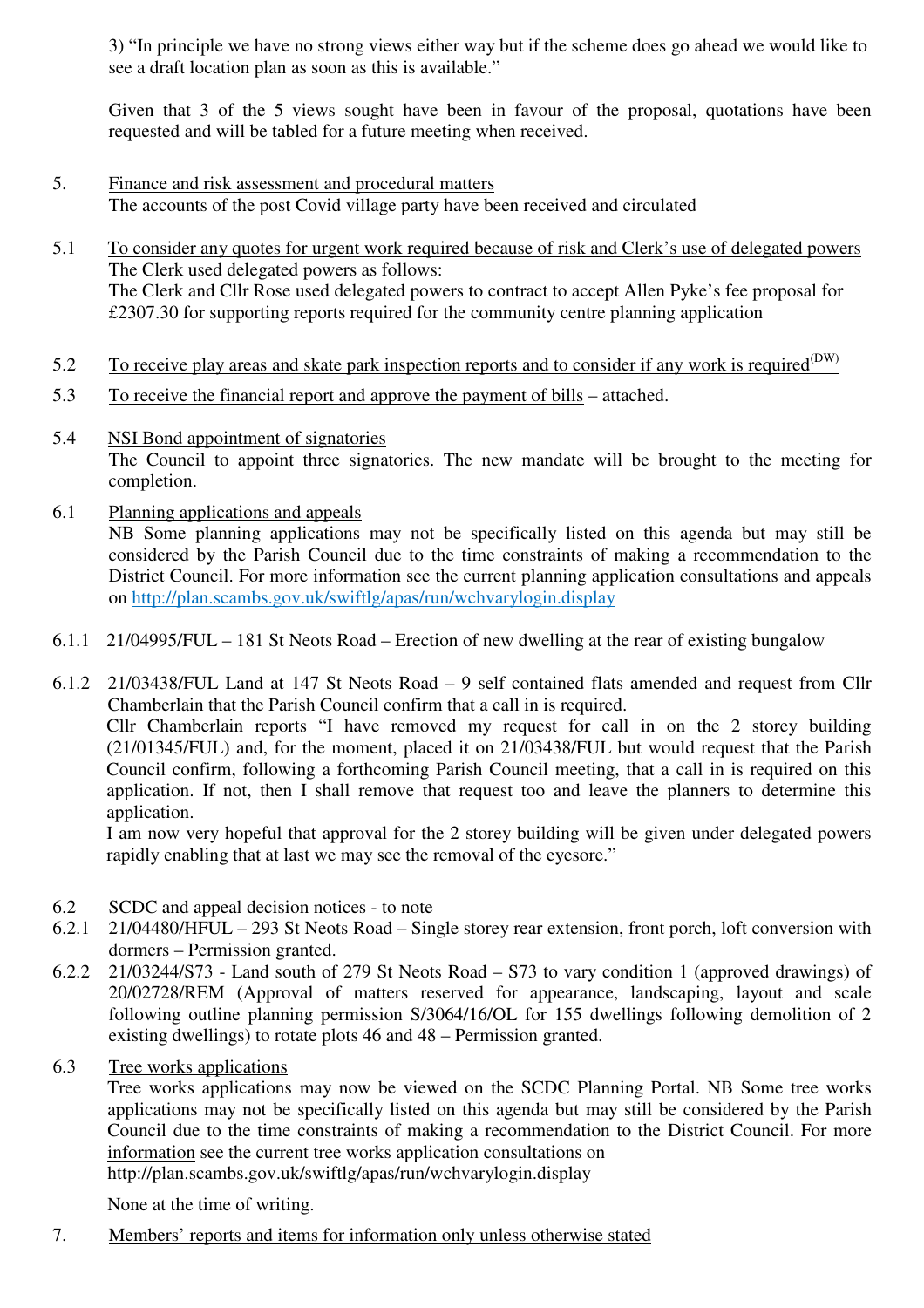With the exception of New Housing Developments and Planning Obligations which is a standing item at all Council meetings the other proposals form members are included in the order received.

- 7.1 New Housing Developments and Planning Obligations including update from the HCCWG  $\overline{\text{meeting}}^{\text{(SR)}}$
- 7.2 Proposal that a meeting is called of all residents who have expressed an interest in having an allotment so that they may organise themselves into an allotment society to run the allotments at Meridian Fields. Allocation should be by lot and the newly formed society should pay an annual peppercorn rent to the  $\overline{\text{Count}}^{\text{(IG)}}$

Steve Gaze has written:

"Having attended the recent course by the National Allotment Society (NAS), and hearing the views of the Parish Council in various meetings, it seems to me that the best course of action is to go down what NAS refer to as "devolved management" - essentially the Parish Council devolves the general management of the site to a management association and lease the site to this association at peppercorn rent. Whilst this would then leave the Parish Council with a relatively hands-off situation with the day to day and year to year management of the site, the Parish Council would still want to own the land (I assume) and retain rights as to the use of the land and the ability to terminate the lease if the land wasn't used or maintained according to certain standards. The NAS can help with draft lease agreements and obligations, etc, if the Parish Council are members."

- 7.3 Potential hazard Slats on floor of wooden bridge breaking up ROW route entrance opposite Blue Lion. Health and Safety issue was first reported in October no action yet by CCC. A recent reminder has been emailed, should a notice be erected 'Hazard' is HPC responsible for repairs?<sup>(PJ)</sup>
- 7.4 Proposal to clarify arrangements for communications with Councillors when the Clerk is unavailable<sup>(AE)</sup>
- 7.5 Highways and Road Safety Report<sup>(AE)</sup>
- 7.7 Following the presentation on Active Travel on St Neots Road, to ensure the Parish Council is better informed on the scheme proposed and how it integrates with other schemes for this stretch of road. (AE)
- 7.8 Update on Active Travel Plans and ownership follow up to Parish Zoom Meeting on 6 December and County Transport and Highways Committee meeting on 7 December<sup>(AE)</sup> Cllr Everitt to report.
- 7.9 Update on GCP C2C progress including "Proposal to seek views of businesses and residents regarding removal of lay-bys from St Neots Road west of Cambridge Road<sup>(AE)</sup>
- 8. To consider any correspondence/communications received
- 8.1 CCC application for proposed disabled persons' parking bay at Bramley Way

"Cambridgeshire County Council has received an application to install a disabled persons parking bay for a local resident in Bramley Way, Hardwick. Cambridgeshire County Council has an annual budget to install disabled persons parking bay for those residents who apply and meet the criteria to be considered for a bay.

I have attached a plan showing the location and extent of the proposed bay.

If you wish to make any comments on this proposal we would appreciate them no later than Friday 10<sup>th</sup> December 2021."

Plan attached.

9. Closure of Meeting

The budget meeting is scheduled to be held on 18 January 2022 at 7.00 pm at the Cabin at St Mary's. If members have any proposals (costed) for the budget please send them to the Clerk by  $10^{th}$  January 2021 Thank you.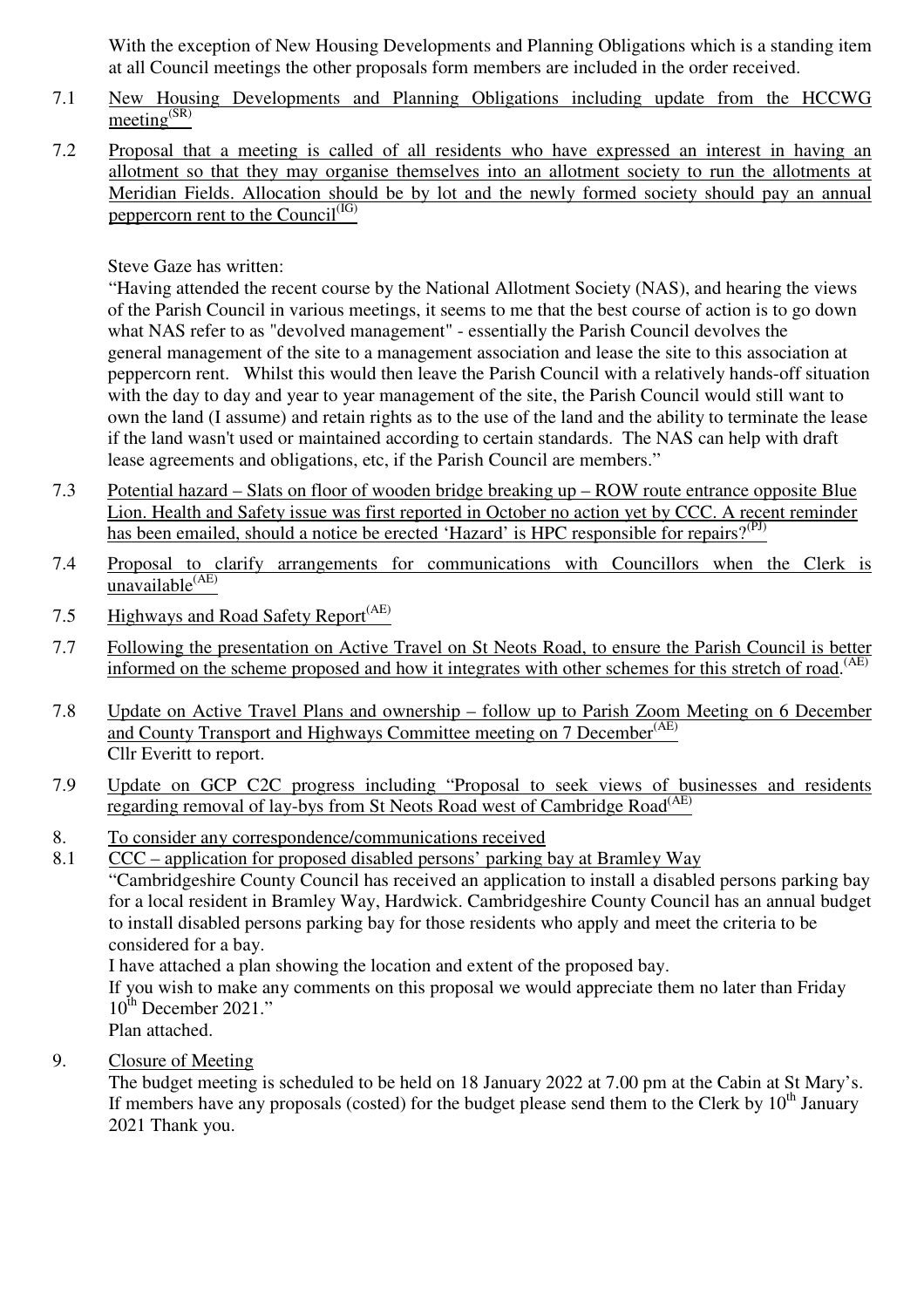The Parish Council agreed to provide a bench/seat in memory of TJ, who sadly passed away recently. As such, the recommendation is to go for the below:

| A picnic table as below,<br>which might be more<br>suitable for our usual<br>demographic in a park<br>area, and also seat more<br>people.<br>For TJ, might be suitable<br>to have it in the<br>Grenadier Walk park | Cost is £375 for one table,<br>or 3 for £1000<br>https://www.recycledfurnitur<br>e.co.uk/Picnic-Tables/Standard-Pic<br>nic-Table                               |
|--------------------------------------------------------------------------------------------------------------------------------------------------------------------------------------------------------------------|----------------------------------------------------------------------------------------------------------------------------------------------------------------|
| A standard bench, which<br>might be more<br>comfortable for certain<br>demographic                                                                                                                                 | Cost is £275 per bench, or<br>£1050 for 4, in Black or<br><b>Brown</b><br>https://www.recycledfurnitur<br>e.co.uk/Benches-and-Seati<br>ng/Captains-Treble-Seat |

- Both are made from recycled materials, and have a 25 yr warranty.
- Memorial plaque is available from £45
- As a different proposal, it might be a good idea to get more than one of these to be placed in the Parish and where it would be **useful to residents (e.g. Egremont Rd, Church play area)**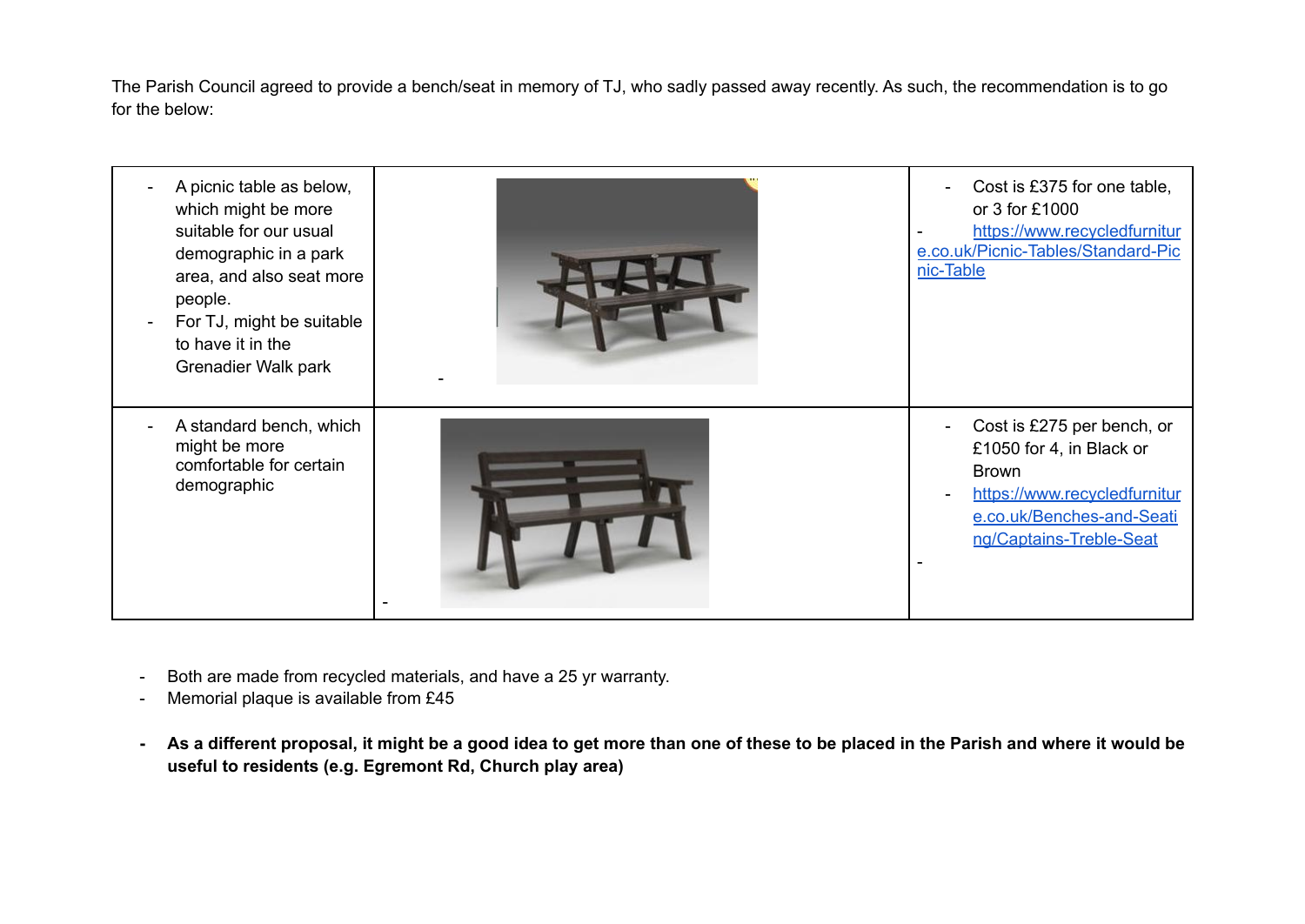|                                                                   | <b>HARDWICK PARISH COUNCIL MONTHLY FINANCIAL STATEMENT</b>   |                         |                         |             |
|-------------------------------------------------------------------|--------------------------------------------------------------|-------------------------|-------------------------|-------------|
|                                                                   |                                                              | $Dec-21$                |                         |             |
| Summary of previous month<br><b>Balance brought forward</b>       |                                                              | £948,518.62             |                         |             |
| <b>Adjustments and amendments</b>                                 |                                                              |                         |                         |             |
| Expenditure approved at last meeting/between meetings             |                                                              |                         |                         |             |
| <b>NSALG</b>                                                      | <b>AFFILIATION FEE</b>                                       |                         | $-67.00$                |             |
| RH LANDSCAPES<br>OAKES AND WATSON                                 | <b>GRENADIER WALK BRAMBLES</b><br>TREE WORKS - ASHMEAD DRIVE |                         | $-420.00$<br>$-168.00$  |             |
| <b>UNICORN GLAZING</b>                                            | PHONE BOX SUPPLIES                                           |                         | $-214.91$               |             |
| <b>RH LANDSCAPES</b>                                              | <b>GRASSCUTTING</b>                                          |                         | $-624.00$               |             |
| <b>Misc credits</b>                                               |                                                              |                         |                         |             |
| <b>RESIDENT</b>                                                   | <b>TREES</b>                                                 |                         | 35.00                   |             |
| <b>Total Adjustments</b>                                          |                                                              |                         | -1458.91                |             |
| Balance revised after adjustments                                 |                                                              |                         | £947,059.71             |             |
| <b>Bank Reconciliation to last statement</b>                      |                                                              |                         |                         |             |
| Account                                                           |                                                              | <b>Funds</b>            | Statement               | Outstanding |
| <b>Unity Trust Current Account</b>                                |                                                              | 822,155.80              | 827785.10               | $-5629.30$  |
| Cambridge & Counties Bank                                         |                                                              | 96,903.91               | 96,903.91               |             |
| NS&I Income Bond<br>Total                                         |                                                              | 28,000.00<br>947,059.71 | 28,000.00<br>952,689.01 | $-5,629.30$ |
|                                                                   |                                                              |                         |                         |             |
| <b>Expenditure for approval</b>                                   |                                                              |                         | £                       |             |
| <b>SALARIES &amp; PENSIONS</b>                                    |                                                              |                         | 776.96                  |             |
| <b>CAMBRIDGE ECOLOGY</b><br>COMMUNITY HALL - ECOLOGICAL APPRAISAL |                                                              |                         | 1912.75                 |             |
| OAKES AND WATSON<br>TREE WORKS - LIMES ROAD                       |                                                              |                         | 348.00                  |             |
| <b>LGS SERVICES</b>                                               | ADMIN SUPPORT NOV 2021                                       |                         | 1437.43                 |             |
| <b>ICDSOFT</b>                                                    | <b>WEBSITE HOSTING</b>                                       |                         | 96.00 \$                |             |
| Total expenditure                                                 |                                                              |                         | 4571.14                 |             |
| Balance c/f                                                       |                                                              |                         | £942,488.57             |             |
|                                                                   |                                                              |                         |                         |             |

#### **Notes:**

Late invoices will be brought to the meeting

The payment to ICDSoft is in \$USD and will be adjusted once the £GBP coversion is known.